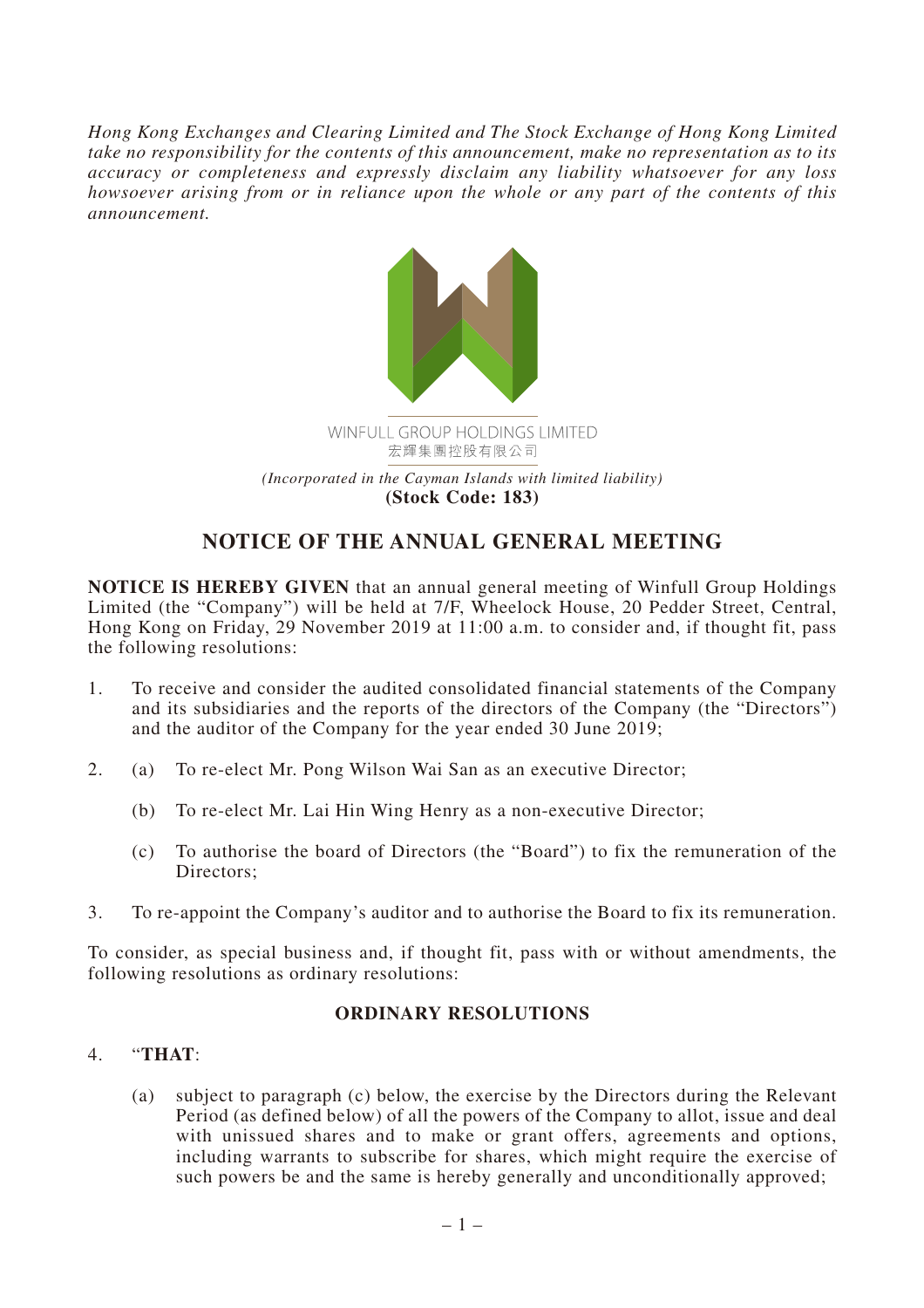- (b) the approval in paragraph (a) above shall authorise the Directors during the Relevant Period (as defined below) to make or grant offers, agreements and options which might require the exercise of such powers after the end of the Relevant Period (as defined below);
- (c) the total number of shares of the Company allotted or agreed conditionally or unconditionally to be allotted (whether pursuant to options or otherwise) by the Directors pursuant to the approval in paragraph (a) above, otherwise than pursuant to (i) a Rights Issue (as defined below); or (ii) the exercise of any options granted under the share option scheme of the Company adopted on 1 November 2011; or (iii) any scrip dividend or similar arrangements providing for the allotment and issue of shares in lieu of the whole or part of a dividend on shares in accordance with the articles of association of the Company in force from time to time; or (iv) any issue of shares upon the exercise of rights of subscription or conversion under the terms of any warrants of the Company or any securities which are convertible into shares, shall not exceed the aggregate of:
	- (aa) 20% of the total number of issued shares of the Company on the date of the passing of this resolution; and
	- (bb) the aggregate number of any shares of the Company repurchased by the Company (if the Directors are so authorised by a separate ordinary resolution of the shareholders of the Company) subsequent to the passing of this resolution up to a maximum equivalent to 10% of the total number of issued shares of the Company on the date of the passing of this resolution,

and the authority pursuant to paragraph (a) of this resolution shall be limited accordingly; and

(d) for the purposes of this resolution:

"Relevant Period" means the period from the date of the passing of this resolution until whichever is the earliest of:

- (i) the conclusion of the next annual general meeting of the Company;
- (ii) the expiration of the period within which the next annual general meeting of the Company is required by the articles of association of the Company, the Companies Law, Cap. 22 (Law 3 of 1961, as consolidated or revised) of the Cayman Islands (the "Companies Law"), or any other applicable laws of the Cayman Islands to be held; and
- (iii) the passing of an ordinary resolution by the shareholders of the Company in general meeting revoking or varying the authority given to the Directors by this resolution;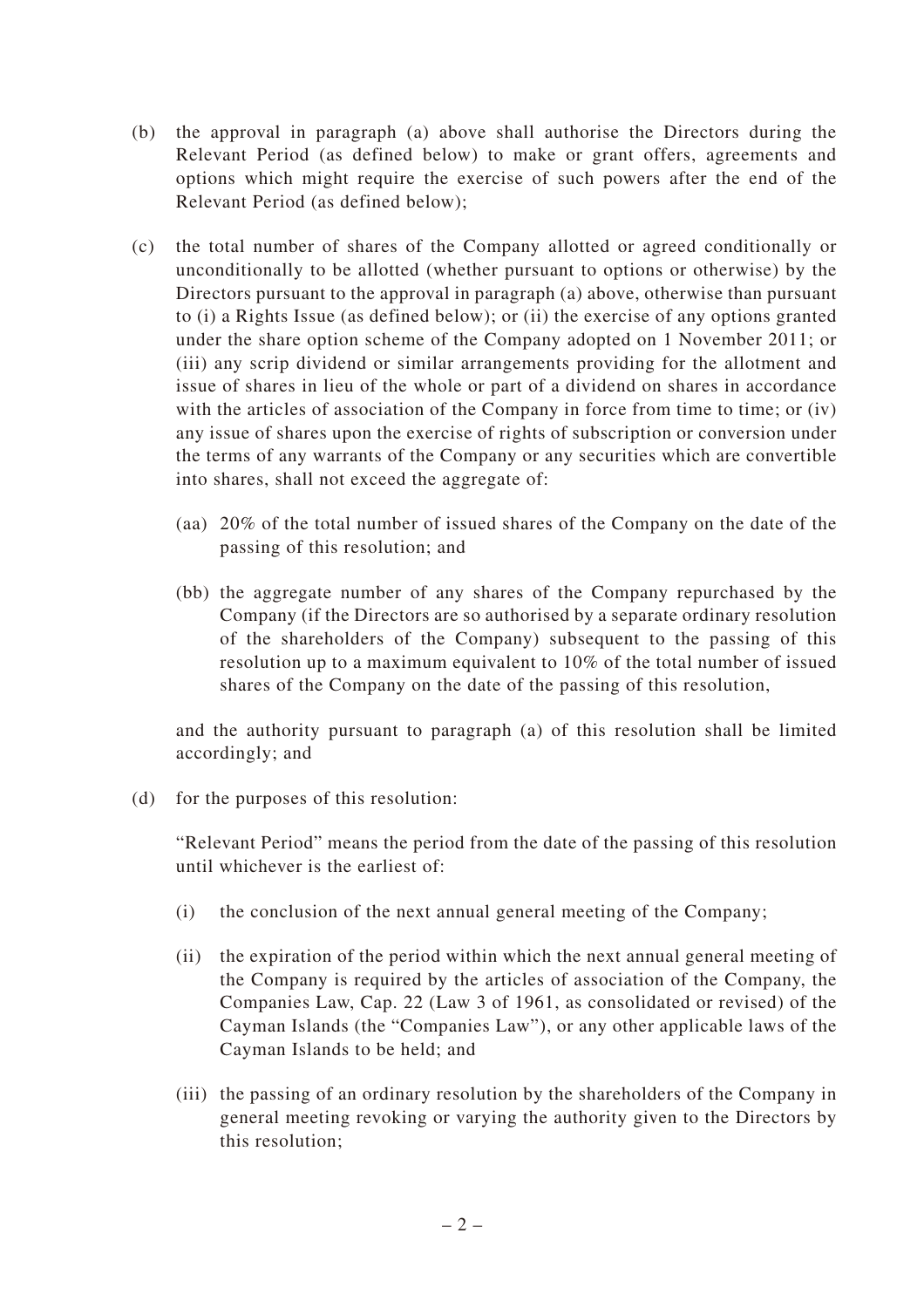"Rights Issue" means an offer of shares, or offer or issue of warrants, options or other securities giving rights to subscribe for shares open for a period fixed by the Directors to holders of shares on the register on a fixed record date in proportion to their then holdings of shares (subject to such exclusion or other arrangements as the Directors may deem necessary or expedient in relation to fractional entitlements, or having regard to any restrictions or obligations under the laws of, or the requirements of, or the expense or delay which may be involved in determining the existence or extent of any restrictions or obligations under the laws of, or the requirements of, any jurisdiction outside Hong Kong or any recognised regulatory body or any stock exchange outside Hong Kong)."

## 5. "**THAT**:

- (a) the exercise by the Directors during the Relevant Period (as defined below) of all powers of the Company to purchase the issued shares of the Company on The Stock Exchange of Hong Kong Limited (the "Stock Exchange") or any other stock exchange on which the shares may be listed and recognised by the Securities and Futures Commission and the Stock Exchange for such purpose, and otherwise in accordance with the rules and regulations of the Securities and Futures Commission, the Stock Exchange, the Companies Law and all other applicable laws in this regard, be and the same is hereby generally and unconditionally approved;
- (b) the total number of shares of the Company which may be purchased by the Company pursuant to the approval in paragraph (a) during the Relevant Period (as defined below) shall not exceed 10% of the total number of the issued shares of the Company as at the date of the passing of this resolution and the authority pursuant to paragraph (a) of this resolution shall be limited accordingly; and
- (c) for the purposes of this resolution, "Relevant Period" means the period from the date of the passing of this resolution until whichever is the earliest of:
	- (i) the conclusion of the next annual general meeting of the Company;
	- (ii) the expiration of the period within which the next annual general meeting of the Company is required by the articles of association of the Company, the Companies Law, or any other applicable laws of the Cayman Islands to be held; and
	- (iii) the passing of an ordinary resolution by the shareholders of the Company in general meeting revoking or varying the authority given to the Directors by this resolution."